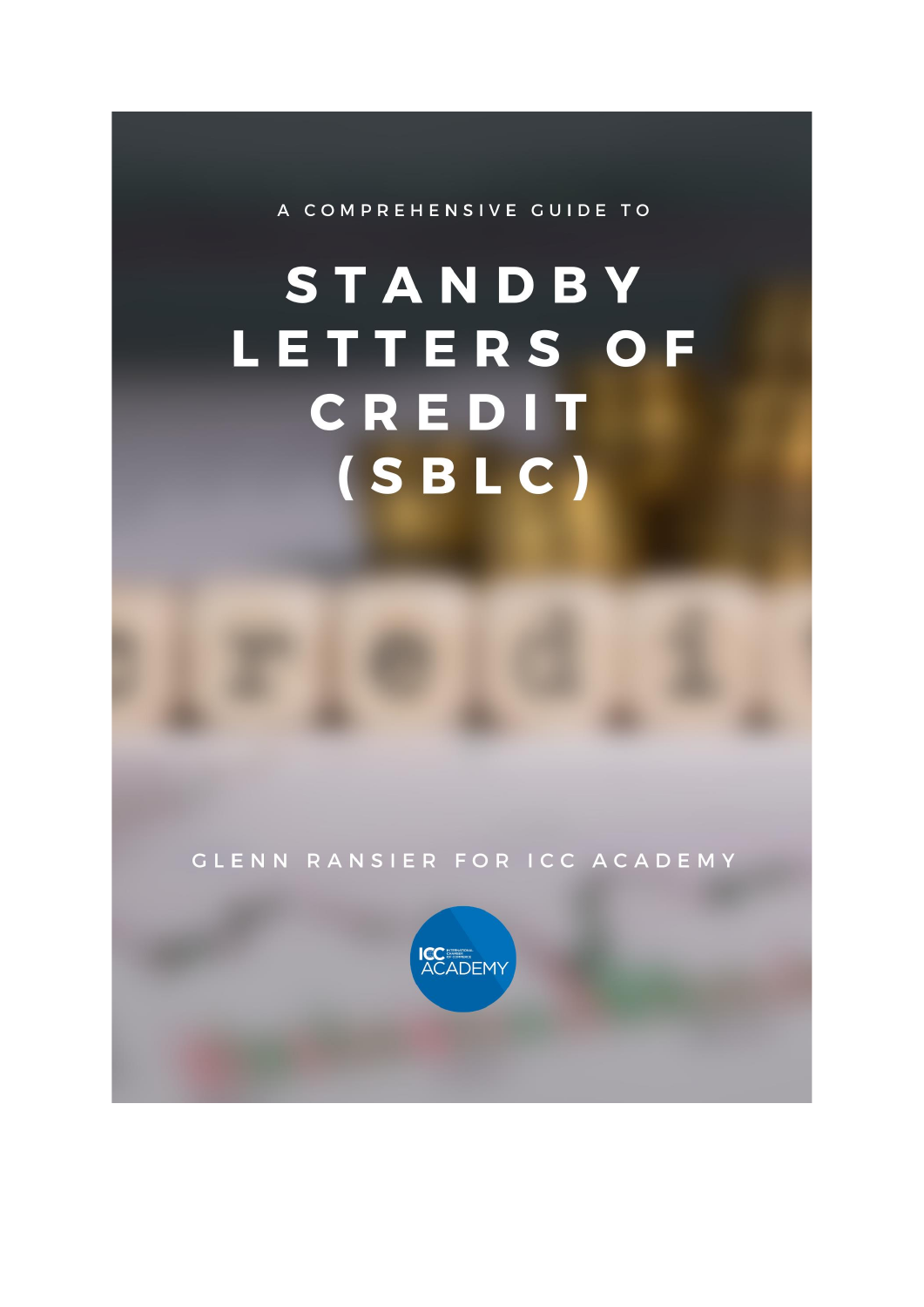## **What is a SBLC?**

The global rule sets which govern standby letters of credit (SBLC) - both the [Uniform](https://icc.academy/ucp-600/?utm_source=Blog&utm_medium=PDF&utm_campaign=SBLC%20guide)  [Customs and Practices current revision 600 \(UCP](https://icc.academy/ucp-600/?utm_source=Blog&utm_medium=PDF&utm_campaign=SBLC%20guide) 600) and [International Standby Practices](https://icc.academy/isp98/?utm_source=Blog&utm_medium=PDF&utm_campaign=SBLC%20guide)  [current revision \(ISP98\)](https://icc.academy/isp98/?utm_source=Blog&utm_medium=PDF&utm_campaign=SBLC%20guide) - define a SBLC as an "undertaking". An undertaking provides the named beneficiary with an "independent" assurance of payment from the undertaking's issuer (issuers are most often banks).

The obligations of the SBLC or "undertaking" supplement and are in addition to any other underlying contract/agreement between the issuer's client (In SBLC terms, the client is most often referred to as the applicant) and the client's contract counterparty (In SBLC terms, the counterparty is known as the beneficiary).

When the issuer bears a stronger credit rating, a SBLC is also a credit enhancement tool. An applicant's ability to obtain a SBLC from an issuer reflects good faith as the SBLC supports an applicant's credit quality.

In most cases and depending on the nature of the type of SBLC being issued, a beneficiary is typically only authorized to claim payment from an issuer in situations where the applicant is unable to successfully conclude the underlying contract.

While a SBLC may include a reference to an underlying contract between an applicant and a beneficiary; the issuer's obligations remain fully independent of any underlying contract to which it may be supporting.

As an independent undertaking, the issuer of the SBLC has its own obligation to ultimately pay the beneficiary (or another bank which has already paid the beneficiary such as a confirming bank) on receipt of a documents/presentation made by or on behalf of the beneficiary which comply with the terms and conditions of the SBLC.

However, most SBLCs never receive a drawing, (also known as: claim or demand for payment) and simply expire in accordance with a SBLC's stated expiry date/period. This is because most applicants will successfully complete their contractual obligations and as such, the beneficiary will have no reason to demand payment under a SBLC. Upon a SBLC's expiry, it will simply cease to exist and be unavailable for drawing and closed by the issuer.

Unless otherwise stated in a SBLC, SBLCs are deemed: "irrevocable" meaning they cannot be changed or cancelled prior to its stated expiry date without the agreement of all parties.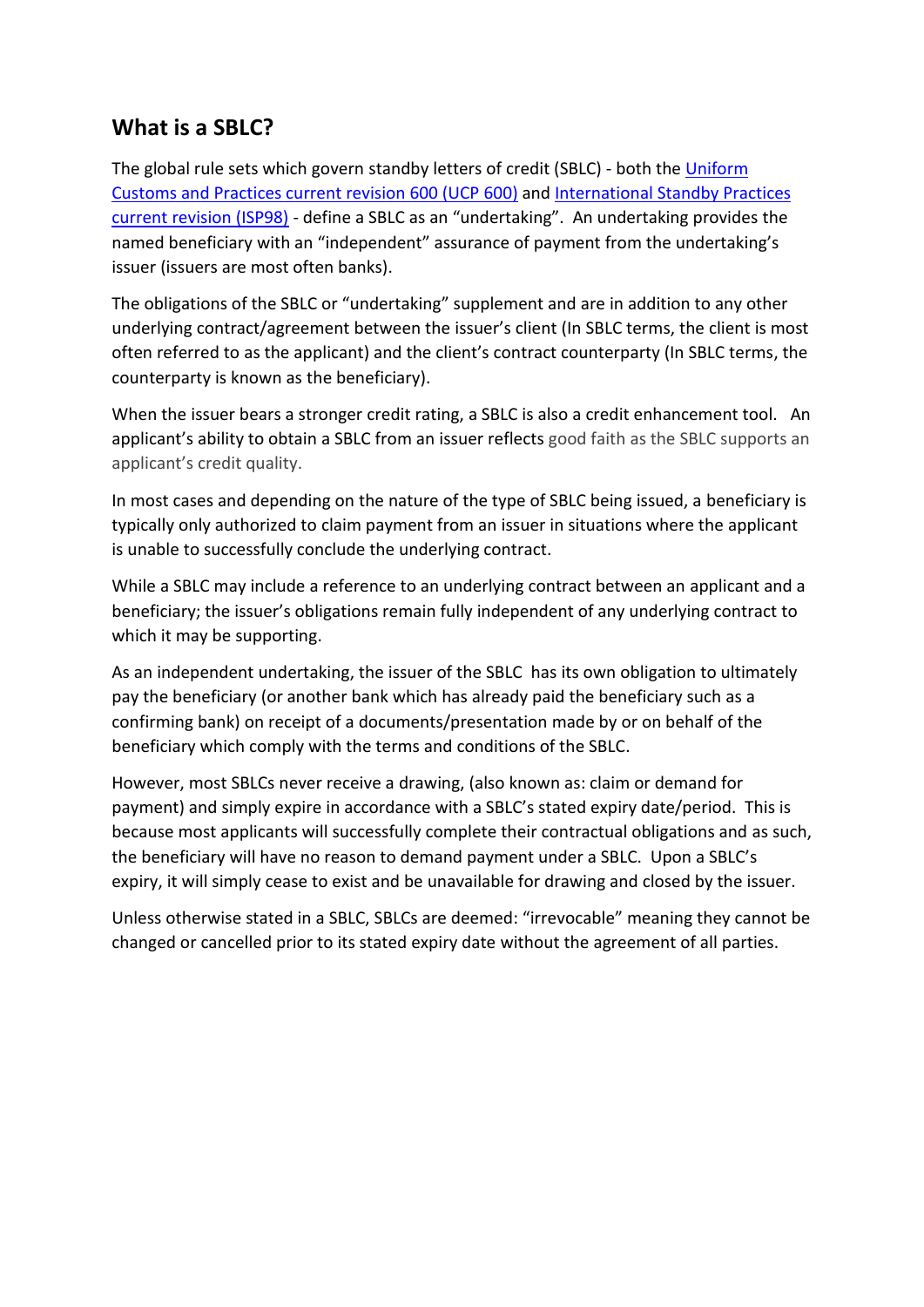#### **Example of a typical process flow for a SBLC**

#### **SBLC issuance process – direct to beneficiary or utilizing an advising bank**



#### **Benefits of using SBLCS:**

- A bank's SBLC substitutes and may enhance or replace the creditworthiness of the applicant for that of the issuer of the SBLC.
- SBLC undertakings support/collateralize "any" type of underlying contract, agreement, or obligation between an issuer's client/applicant and the applicant's client/counterparty, the beneficiary.
- SBLCs are recognized globally as an effective means of securing cross-border and domestic contracts.

## **How are SBLCs commonly used?**

Banks following BASEL or Dodd-Frank requirements will classify their issued or confirmed SBLCs as supporting either a "financial" or a "performance" obligation. These two classifications are defined as:

"Financial" SBLCs are issued to back financial obligation or some form of indebtedness, such as loan repayment, and irrevocably obligate the Issuer in the event the Applicant fails to honor their payment obligation.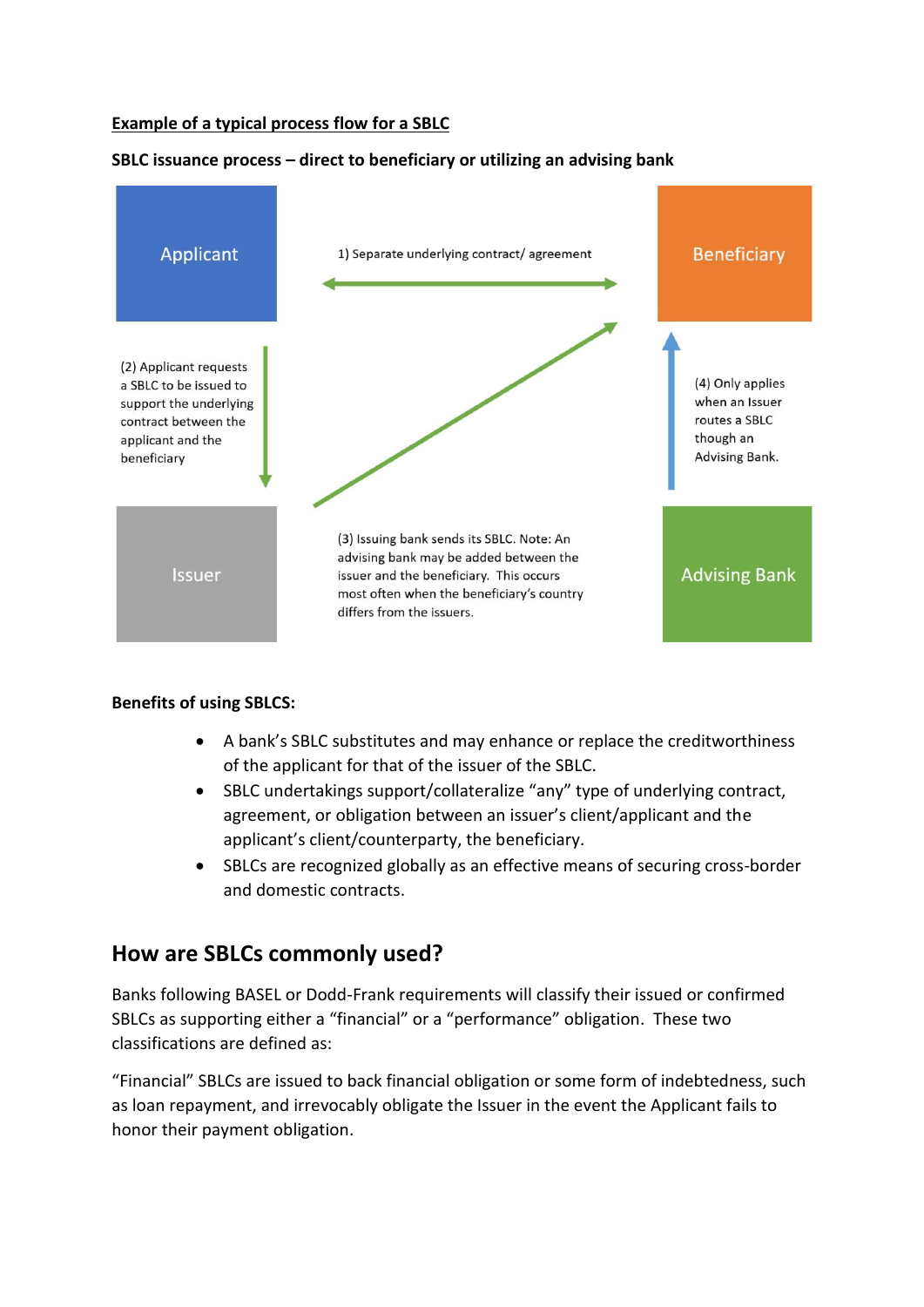"Performance" SBLCs are issued to back a company's performance related duties. These are contractual, non-financial obligations such as: completing the building of a road or wind farm, etc. and irrevocably obligate the Issuer in the event the Applicant fails to perform as agreed.

## **Who are the parties involved in a Standby Letter of Credit?**

**Advising bank** –The beneficiary will typically request that a SBLC is sent to a bank in their country or one with which the beneficiary has a relationship. If the beneficiary does not request a specific bank, the issuing bank will either: send the SBLC directly to the beneficiary or choose to send the SBLC to the beneficiary through a bank with which the issuer has a relationship.

If the issuer sends the SBLC through another bank, the bank that receives the SBLC and sends it to the beneficiary will be known as the advising bank. The advising bank is not a party to a SBLC and has no authority to approve or disapprove an amendments terms or obtain drawing rights.

**Applicant -** (also known as an instructing party or requesting party) – The SBLC applicant enters into a contract with a counterparty. When the contract requires a SBLC to support it, the applicant will make a request, typically to its bank, to issue a SBLC in favour of its contract's counterparty. In SBLC terms, the counterparty becomes the beneficiary of the SBLC.

In the underlying contract, the applicant and beneficiary terms associated with SBLCs may have very different names: e.g. lender and borrower; buyer or seller; principal and drawer; etc.

It must be noted that an SBLC's stated applicant may or may not be the issuer's client. An applicant may receive silent or openly known support to have an SBLC issued. For example, Company AZA may have insufficient credit or collateral to induce an issuer/bank to issue its SBLC. In such a case, it can enlist its parent, a factoring company, etc. to lend support to help Company AZA be named as the applicant in the SBLC. The parent or other company providing the support may or may not be stated in the SBLC; however, it is considered the client/applicant of the issuer versus the applicant stated in a SBLC.

An applicant is not deemed a party to an SBLC. They are the party which requests an issuer to issue its independent SBLC in favour of a beneficiary.

**Beneficiary** – is the undertaking party who receives all the benefits of an SBLC. They are the only party who may make a drawing; receive payment against the SBLC and/or accept or reject amendments, etc. In the underlying contract, the applicant and beneficiary terms associated with SBLCs may have very different names: e.g. lender and borrower; buyer or seller; principal and drawer; etc.

**Confirmer or Confirming Bank** –Confirmation may only be added at the request of an issuer and when added, a confirmer or confirming bank becomes similar to a second issuing bank because, like the Issuer, the confirmer undertakes to honor (or negotiate) or pay a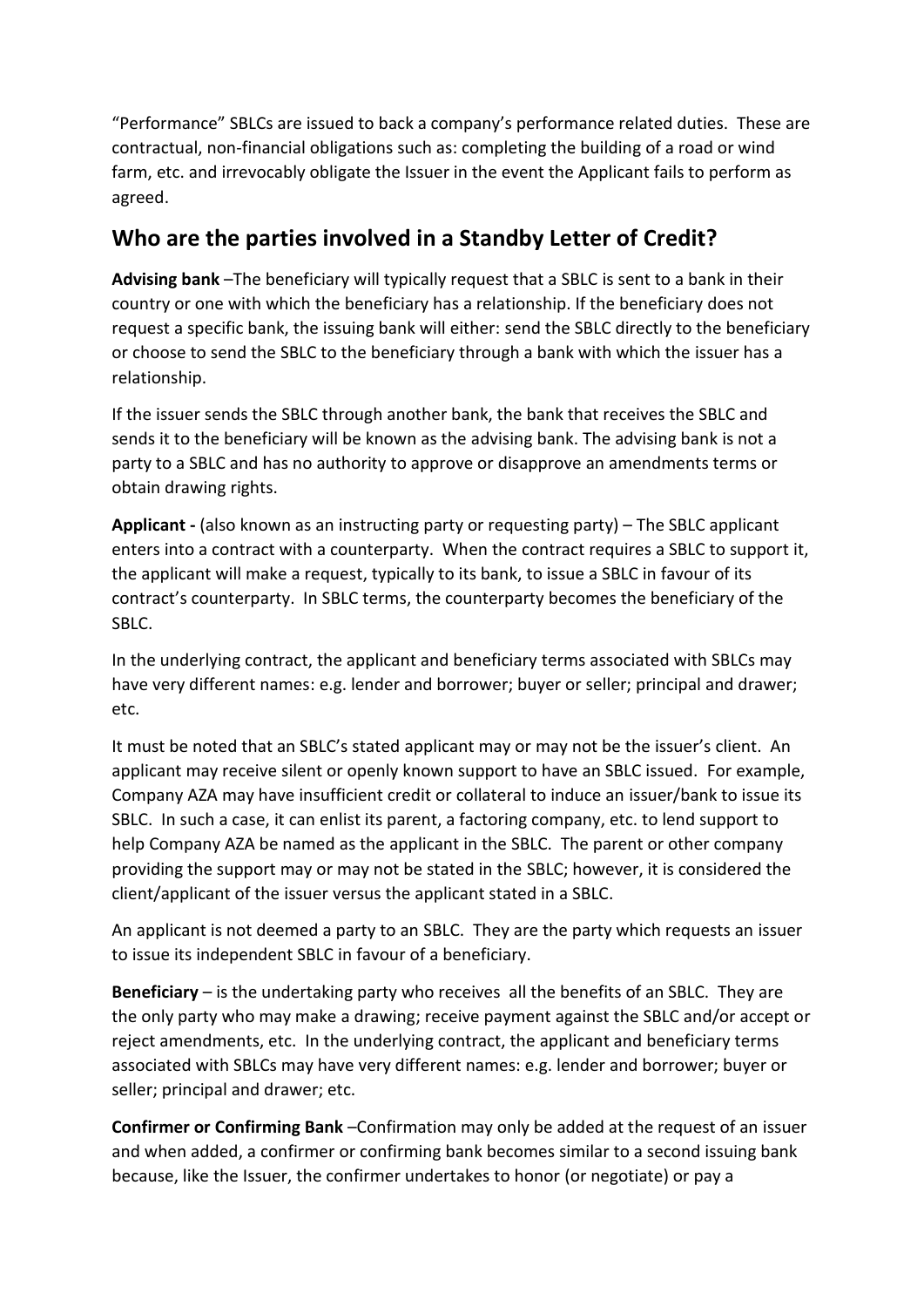complying document presentation. The confirmer's undertaking is in addition to the Issuers undertaking, but it may be limited in several manners, such as: a) amount; b) expiry; and c) allowable languages documents may be presented in, etc.

**Issuer or Issuing Bank or Opening Bank** – Is the party that issues a separate, irrevocable, independent SBLC on behalf of its applicant client. Because it is independent, a SBLC is separate and distinct from any underlying contract on which it may have been based. Because it is irrevocable, a SBLC cannot be amended until all parties agree to the amendment.

**Nominated Bank** is the bank/party authorized by the issuer to undertake honour, negotiate or otherwise make a payment in the event it receives a complying document presentation/demand. A confirmer is most often a nominated bank. A nominated bank which has not confirmed or otherwise committed to pay in some form has no obligation to do so. Unless a confirmer is involved in a SBLC, it rare to see a nominated party as the majority of SBLCs expire and are only available for payment with the issuer.

# **Why are SBLCs more commonly used in the United States?**

Banks in the U.S. historically did not have the corporate power to issue certain types of guarantees but have generally always had the power to issue letters of credit (LC)Cs.

It was relatively simple to take conventional commercial LCs and adjust the drawing conditions to call for documents like default certificates and demands for payment, rather than on board negotiable bills of lading, invoices, and other typical shipping and commercial documents. This meant SBLCs could evolve from commercial LCs. It is harder to convert an ordinary, dependent guarantee into an independent undertaking.

## **Risks and considerations to be aware of when using SBLCs**

## **Applicant Considerations:**

There is a cost associated with SBLC transactions.

An applicant is not a party to an SBLC. The applicant is a party to an underlying contract while the SBLC issuer is not. The applicant requests a SBLC to be issued. However, once issued, the issuer must then make its own, independent examination and payment decisions independent of input from the applicant and what the terms of an underlying contract state.

An applicant should have a relationship comfort with the intended SBLC beneficiary because most SBLCs are payable against only a draft/bill of exchange and a simple drawing statement. This allows for the possibility for an improper drawing.

Once a SBLC is issued, all parties must agree to any amendment or cancellation request unless the SBLC has expired.

Applicants must align the contract's terms with the SBLC especially in the area of drawing requirements. Because a SBLC is documentary, an issuer is not concerned with the underlying contract and will make its payment decision solely upon reviewing a beneficiary's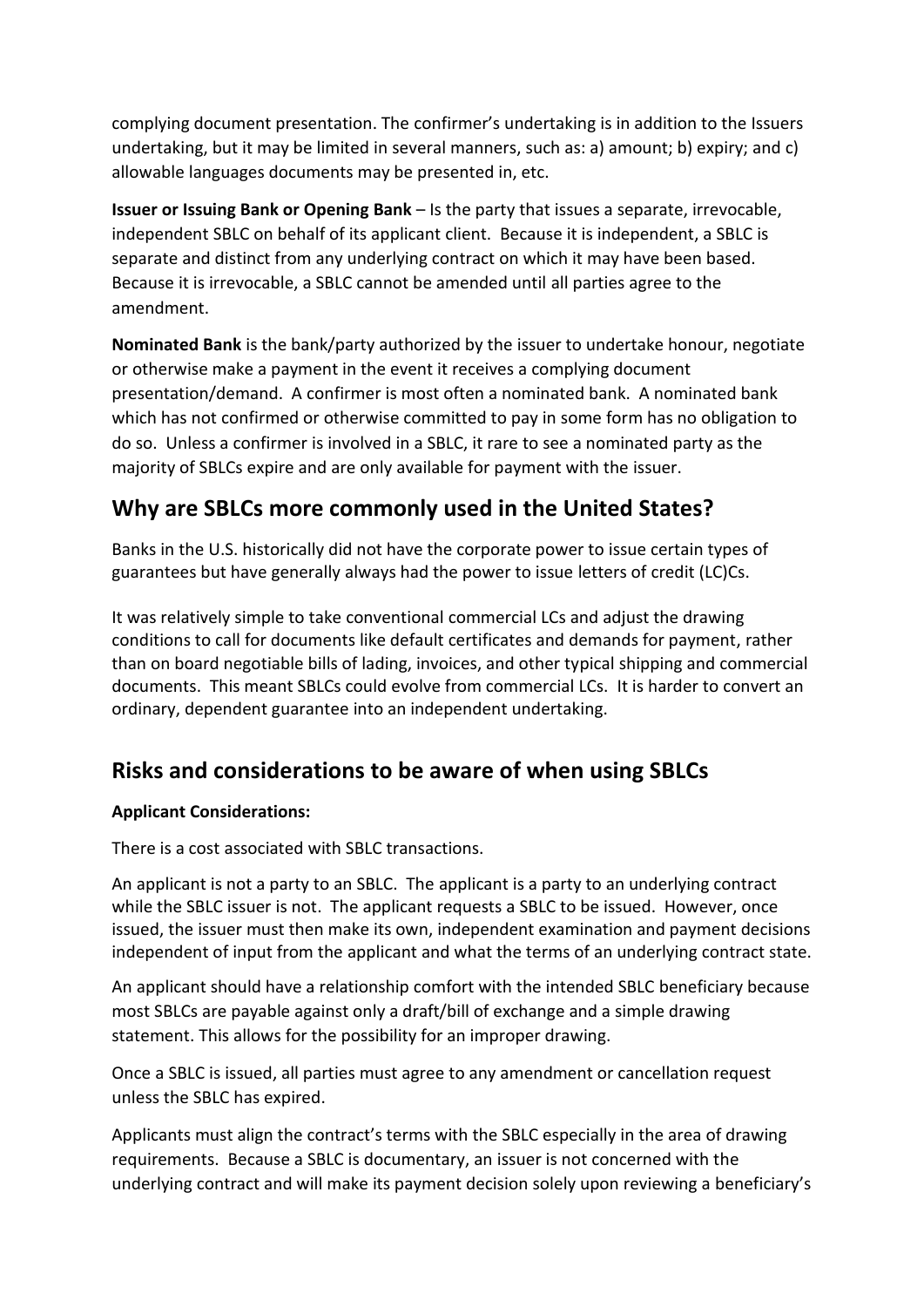document presentation on its face, against an SBLCs terms without seeking confirmation of fact(s), action(s) or statement(s) made by the issuer of any document contained in the presentation.

#### **Beneficiary Considerations:**

A beneficiary must determine its credit rating of the issuer. Where an issuer's credit ratings, size or country risks are unacceptable to the beneficiary, a beneficiary may require an acceptable confirming bank.

Once the beneficiary receives a SBLC, it should ensure that SBLC wording complies with the requirements of the underlying contract e.g.

- Can a beneficiary legally make the required statements and are all reasons they can make a demand for payment properly addressed?
- Does the SBLC expire with sufficient time to complete the underlying contract?
- Can the beneficiary obtain all required drawing documents?

This upfront review will help to assure success if the beneficiary makes a drawing against the SBLC, *understanding that when a presentation does not comply with a SBLC's stated terms/conditions, an issuer is not obligated to pay*.

The SBLC should be made subject to its preferred international rules such as ISP98 versus UCP600 as the rules align everyone involved with a SBLC and may also assist in the case of a legal matter.

Confirmation and/or advising costs may be due by the beneficiary.

#### **Issuer Considerations:**

As the issuer is supporting its applicant, it needs to consider the applicant's credit rating, ability to complete the underlying contract/agreement often without reviewing the contract/agreement.

Reputational and/or compliance risks such as money laundering, collusion between an Applicant and a Beneficiary, supporting an unpopular contract/agreement, etc. should be considered.

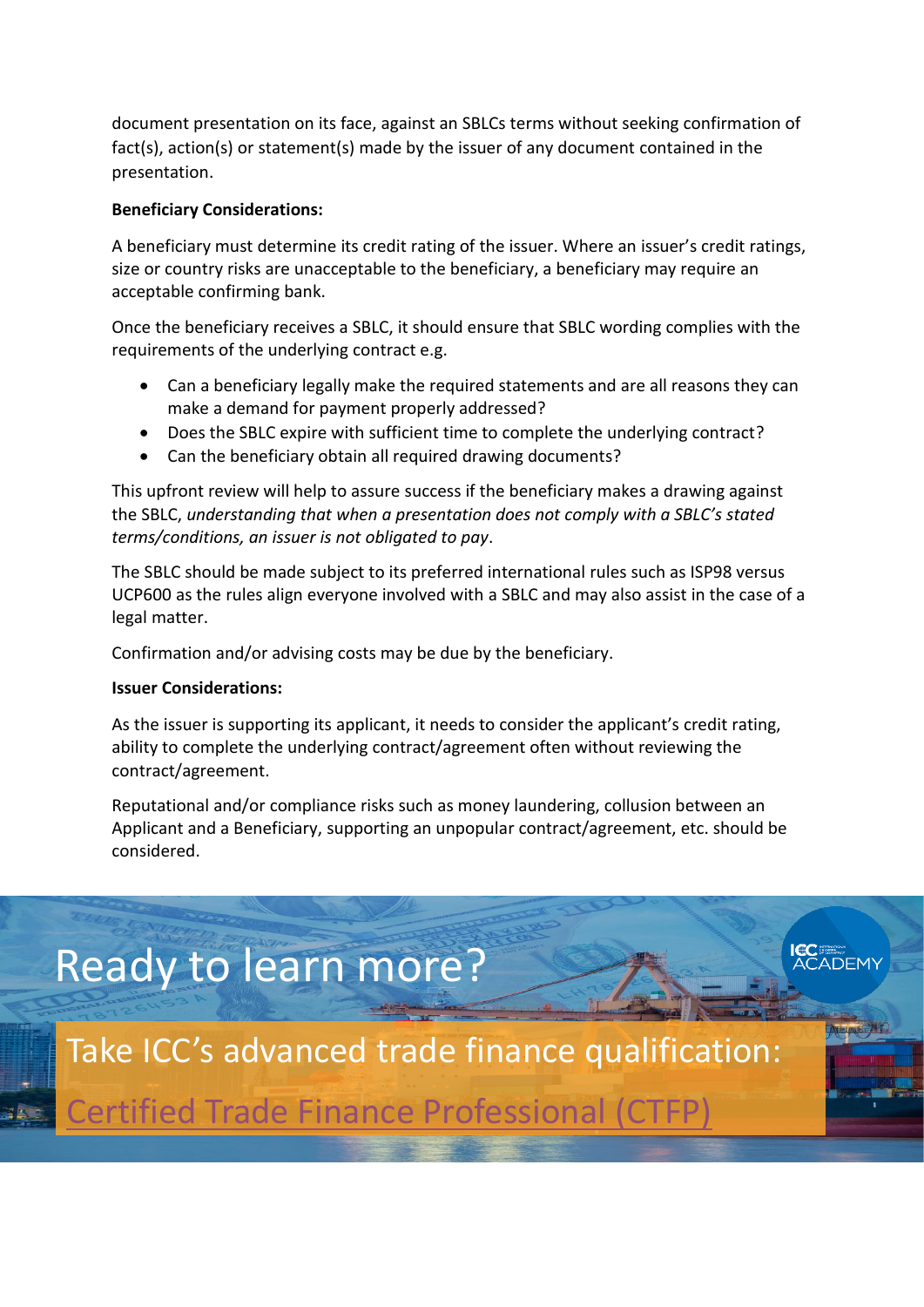# **Types of SBLCs**

Here is an overview of the most common types of SBLCs.

**1. Advance Payment –** This SBLC's purpose is to ensure the repayment of an advance payment which a buyer has made (or will make at a contract's closing) to the supplier of goods or services.

In connection with large contracts, especially international transactions, the parties will agree that a supplier of goods or services must receive a certain percentage of the overall contracted value, e.g. 10% upon signing of the contract. To safeguard the buyer against losing its advance payment, they will require an SBLC naming them as the beneficiary to secure the repayment of the sum(s) advanced should the contracted goods or services not be delivered or completed.

The SBLC ensures the buyer is made whole for any advance made. However, often these types of SBLC's do not provide remuneration for any loss of interest or profit margins that the buyer may sustain.

- **2. Bid or tender bond -** Supports an issuer's client's bid to be awarded for a project/contract mandate. This type of SBLC assures the beneficiary that if selected, the applicant has the ability to support/comply with its bid and that they will honor the bid if they are selected as the winning bidder. Most often used by contractors or construction companies, they are typically needed for a portion of the overall project's value.
- **3. Clean** A SBLC which generally requires only the presentation of a draft or bill of exchange without the need of any supporting statements whatsoever. From an applicant and/or an issuers perspective, these are considered the riskiest type of SBLC. This is because a beneficiary will be able to draw for any reason and the simple SBLC's terms with regards to a presentation/drawing requirement makes it difficult to stop an improper drawing.
- **4. Commercial**  Supports an applicant's payment obligations to pay for goods or services on a one-off or ongoing basis in the event of non-payment by other methods.
- **5. Direct-pay -** Direct Pay LCs are hybrid SBLCs issued to provide a credit enhancement to a bond offering e.g. industrial revenue bond, also commonly referred to as variable rate demand bonds. Most often issued in favour of the bond trustee and unlike the majority of SBLCs, these SBLCs are the primary payment mechanism for the interest and principal due on the underlying bond and will receive periodic drawings for payment.
- **6. Financial –** A large majority of SBLCs will fall into this category. These SBLCS will support any financial payment obligation such as loan repayments, etc.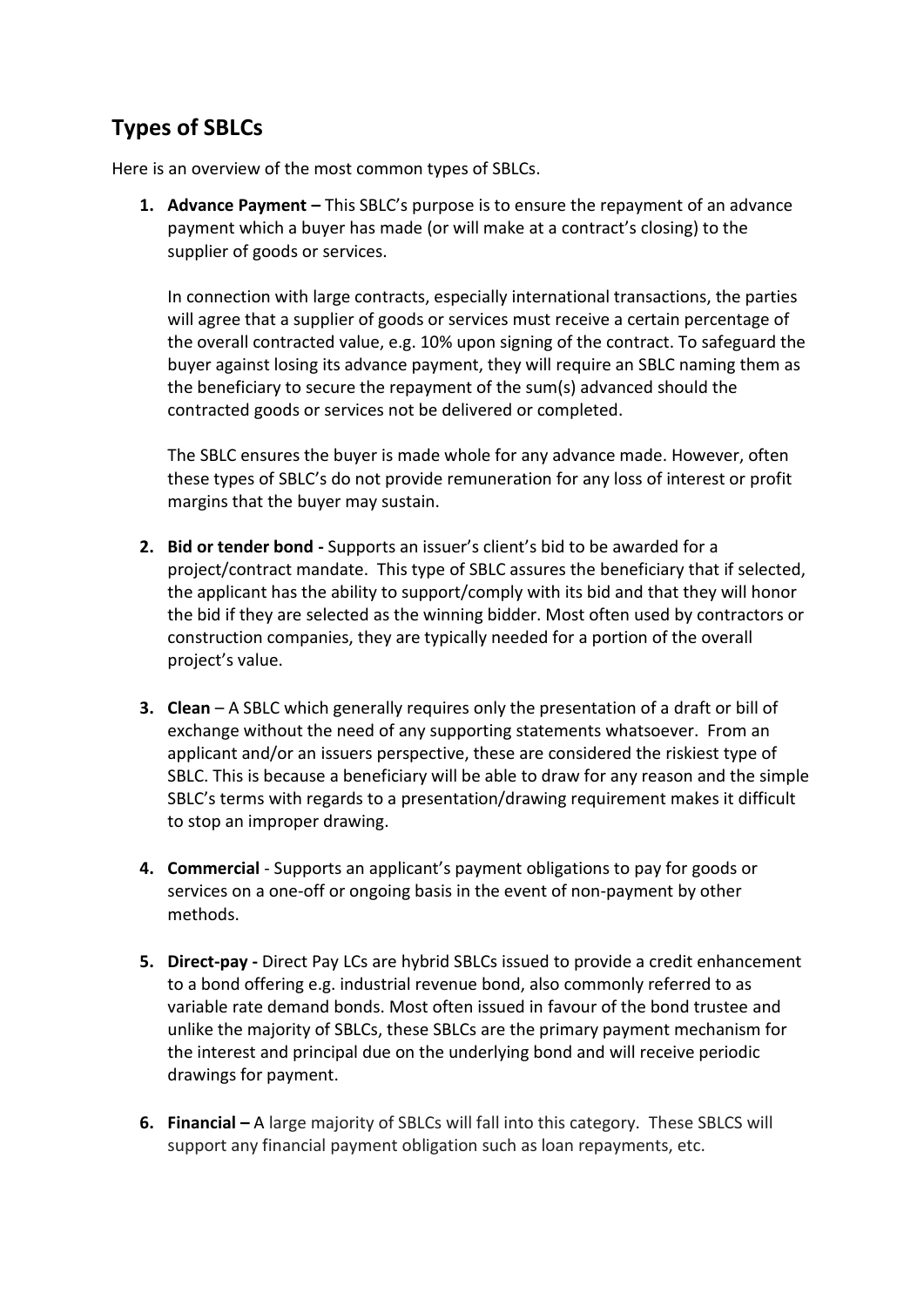- **7. Insurance –** These SBLCs address the insurance or reinsurance obligations of the applicant and are used by insurance companies to distribute insurance risks among themselves. Rather than cash collateralizing other insurers/beneficiaries for use of their internal lines of credit, these SBLC's are used as collateral.
- **8. Performance -** A performance SBLC is used to secure the applicant's satisfactory fulfilment of its contractual performance obligations toward the beneficiary. For example, should the applicant fail to perform a contracted duty/duties such as: complete a construction project, or repair equipment, or build a home or road, etc. within the contracted specifications and/or timelines then the beneficiary will be entitled to present a drawing statement.
- **9. Counter-SBLC** An applicant or the beneficiary may require a local SBLC to be issued directly by an overseas, reputable party most often a bank in the same country as the beneficiary.

The applicant may not have the means or would prefer not to open another line of credit with an overseas party to facilitate this limited need. In this case, they would request an issuer to issue a counter-SBLC. The counter-SBLC provides collateral to a local party/bank (often a correspondent of the issuer of the counter-undertaking), to induce that bank to issue its own separate and distinct, local undertaking.

In these instances, there are two undertakings:

- The  $1^{st}$  is the counter-SBLC between the issuer and the local bank
- The 2nd is the local undertaking between the local issuer and the beneficiary

The undertaking type and/or their governing rule sets *do not* need to be like for like. *Each bank has its own policies toward issuing and receiving counter-SBLCs.*

Through the use of counter-SBLCs, a client maintains a single line of credit.

A counter-SBLC may be necessary in the following scenarios:

- 1. Beneficiary requires/demands a local SBLC or guarantee;
- 2. Beneficiary requires a "local bank" to issue the final undertaking and will not allow another local bank to advise or confirm it; or
- 3. The undertaking or guarantee must be subject to laws outside of the issuer's policies.

The beneficiary of the counter-SBLC is the financial institution requested to issue its own instrument while the beneficiary of the second instrument is the applicant's counterparty in the underlying contract/agreement.

The drawing requirements for a counter-SBLC generally require a simple statement that the second financial institution received a demand for payment against the instrument it issued,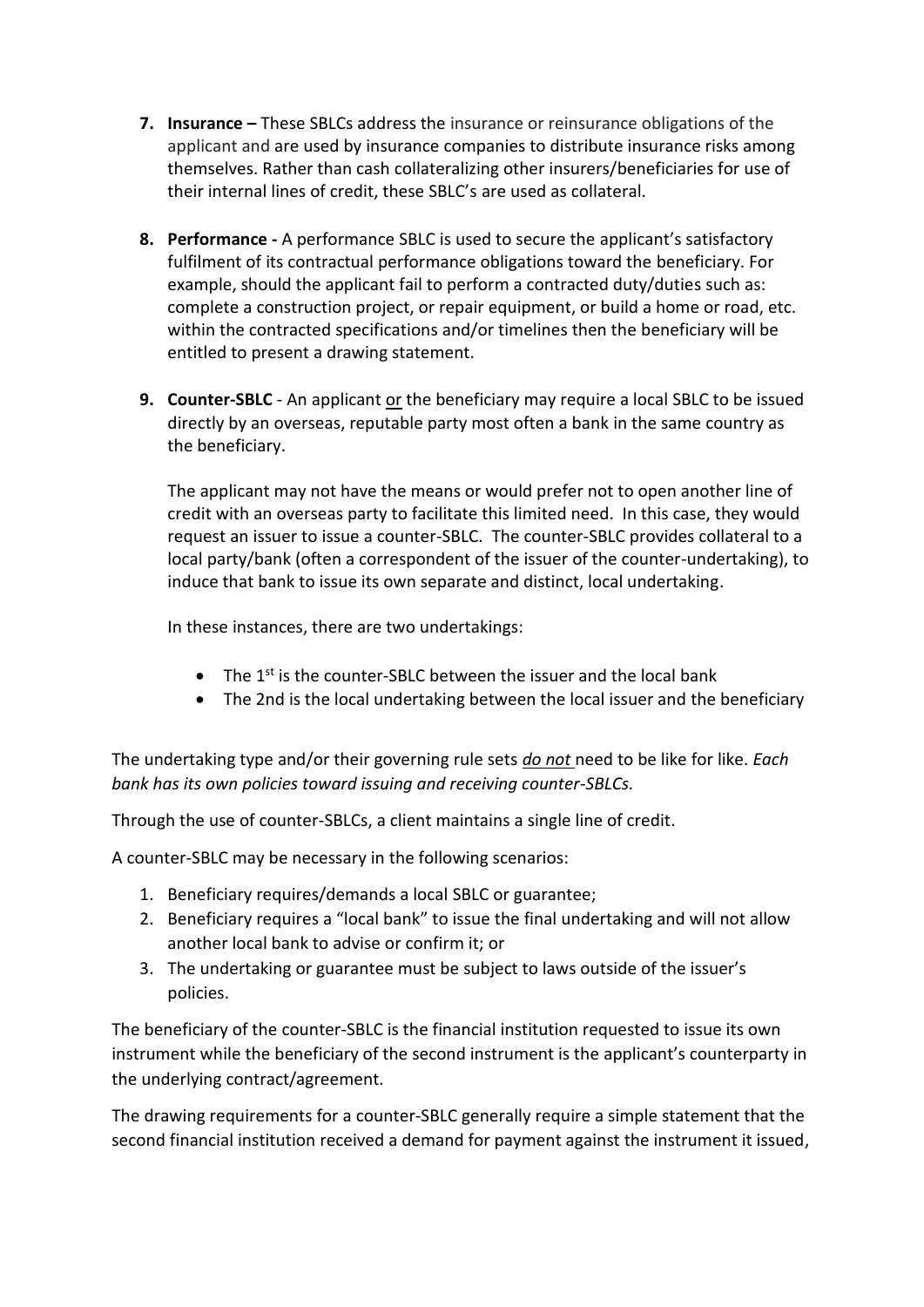while the drawing requirements under the second instrument will have ultimately been provided by the applicant of the counter-SBLC issuer.



**Example of a typical process flow for a counter-SBLC**

# **What is the difference between an SBLC and a Commercial LC?**

**Costs** – Costs between SBLCs and Commercial LCs usually differ.

At a high level both LC types typically require an issuer to consider factors such as: applicant/client size, collateral and required line of credit size, the issuer's internal LC processing costs, credit establishment and compliance risk costs and the differences for the types of LCs anticipated to be requested.

Depending on the laws applicable to the Issuer, there may be different cash reserve loss requirements needed for commercial LCs vs performance SBLCs vs financial SBLCs, (Note: This is the case for all countries following Basel) which may affect the issuing/opening fee.

Both LC types will require an applicant to pay an issuance fee of some type. However, commercial LCs are expected to have at least one, if not multiple, document presentations and each presentation will typically be assessed by an examination fee of some type. Conversely, most SBLCs do not receive a beneficiary's document presentation/drawing and so no examination related fees will be assessed.

Where a SBLC generally covers longer term and ongoing contracts, the issuance fee is needed for the duration of the SBLC.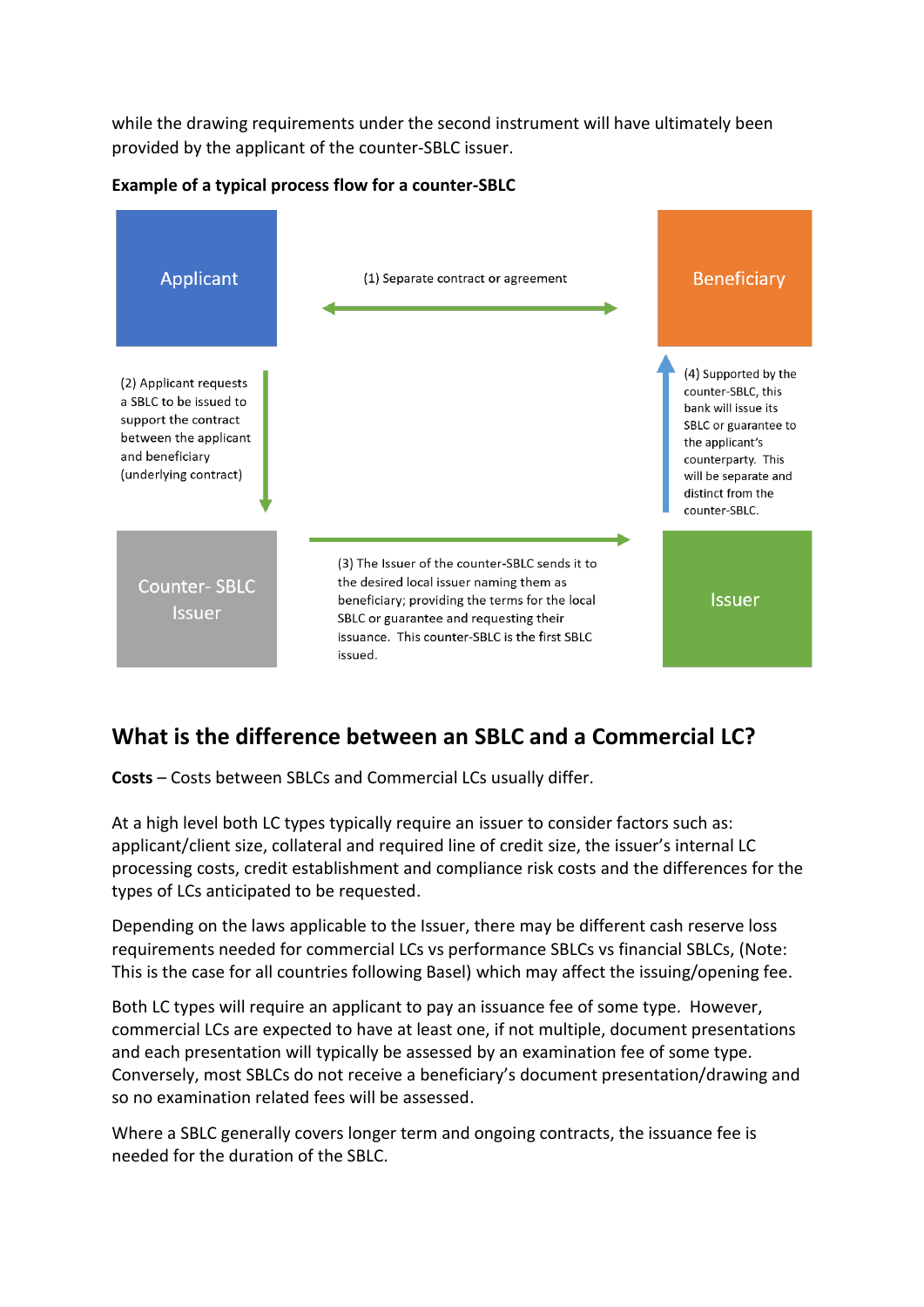Commercial LCs are typically issued to support a single need e.g. to cover a payment for: a) a shipment of goods; or b) services completed. They typically expire/end earlier than a SBLC.

For applicants and beneficiaries which routinely transact, a longer term SBLC may be the more economical LC undertaking versus issuing multiple commercial LCs given that the commercial LCs will be assessed multiple issuance and examination fees.

**Document presentations** – Commercial LCs are a beneficiary's primary payment option. Rather than relying on the underlying contract for payment, the beneficiary will request payment from the issuer's independent commercial LC undertaking in settlement of the underlying contract they have with the applicant. Conversely, SBLCs take the opposite view and, in the overwhelming majority of cases, the issuer of a SBLC does not expect to receive a document presentation nor make a payment.

As a secondary payment option to beneficiary, if a document presentation/demand is received, it generally means that the Applicant has failed to meet its terms against the underlying contract.

**Document types** – Commercial LCs require documentary presentations which usually consist of commercial documents such as commercial invoices, packing or weight lists, transport documents, etc. SBLCs are payable most often against simple beneficiary statements and the documents presented most often have no intrinsic value.

**Misstatements/Fraud** – Understanding the difference with document types outlined above, the possibility of a beneficiary requesting a payment in error, by accident or purposely are greater with a SBLC. While a very rare occurrence, it is recommended that the applicant and beneficiary have an established relationship when dealing with SBLCs.

**Duration** - Commercial LCs are typically short term in nature and their expiry date e.g. the date the LC creases to exist is generally 6 months or less. SBLCs most often cover longer term contracts, and their duration may be years in length on an overall basis.

**Tenors** – Any LC undertaking must define the period when a complying document presentation is due for payment and this period is known as the LC's tenor. As LC undertakings, both Commercial LCs and SBLC's can be payable "at sight" e.g. upon a reasonable time from when the nominated or issuer has found the documents to comply with an LC's terms.

Conversely there also exists time tenors which detail that a payment is to be made at a fixed future certain date from the time a presentation is found complying. Time tenors are typically referred to as Deferred Payment Undertakings or Banker's Acceptances. One term, "Negotiation" may be used as a sight or time tenor.

Commercial LCs often include some form of financing need for trade and, as such, time tenors are utilized. SBLCs, which generally do not expect a presentation/demand for payment, will overwhelming use the sight tenor.

**Terms and Conditions** – Given their very different payment needs, the data content of Commercial versus SBLCs differs significantly.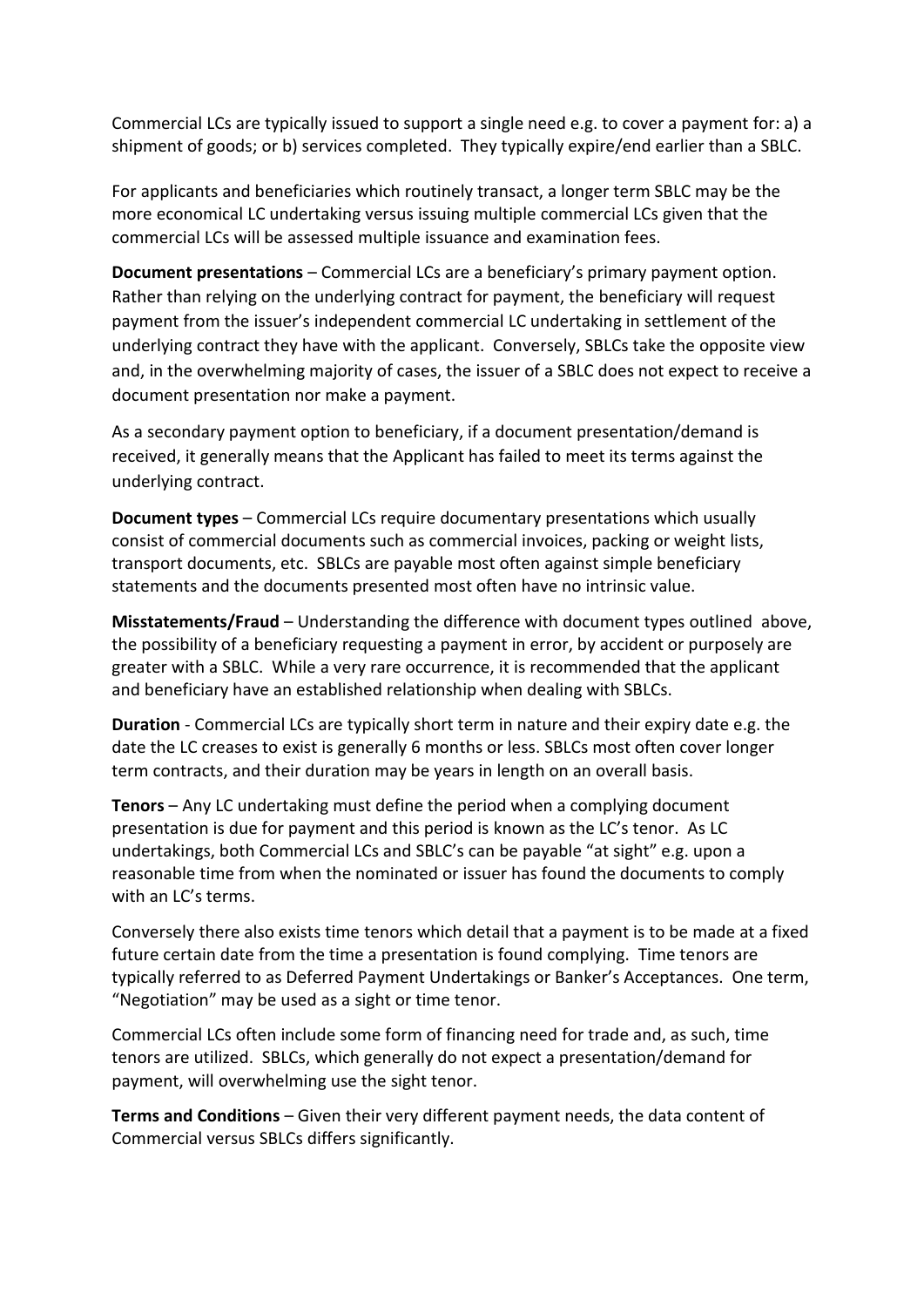## **Purpose of Commercial versus SBLCs**

Commercial LCs facilitate trade and are issued with the intention that a document presentation will be delivered to a bank for payment for a shipment of goods or payment for services. They are the primary payment vehicle for the beneficiary.

On the other hand, SBLCs cover any type of contract/agreement between two parties. Provided the issuer is willing to support its applicant, the type of contract a SBLC can support is boundless and includes the different types we covered above (which is not an exhaustive list).

When an applicant does not meet its contracted duty(ies), the beneficiary will make a claim against the applicant for payment under the underlying contract. When the applicant fails to honour the request for payment, the beneficiary will make a presentation for payment against the SBLC making it a secondary payment vehicle or payment of last resort for a beneficiary.

## **SBLCs vs Bank Guarantees**

Similar to the Commercial LC or a SBLC, a Demand Guarantee (DG) is an independent and irrevocable "undertaking," provided by an issuer to a beneficiary that provides assurance of payment upon receipt of complying document presentations.

DGs are often referred to as first demand guarantees. DGs are more common in Europe, Asia, and the Middle East. SBLCs are more common in the Americas, however they remain globally issued and/or accepted.

Surety or ancillary guarantees should not be confused with DGs and are not the same as LC undertakings. They are outside the scope of this guide.

DGs and SBLCs are extremely similar "undertakings" with the key differences provided by its governing rule set. Like the SBLC, the DG:

- Requires the beneficiary to present a compliant documentary demand in order to receive payment against the undertaking;
- Is independent from the underlying contract; and
- Does not require the issuer to investigate the legitimacy of a demand.

UCP600 or ISP98 when included in a SBLC will govern the instrument and provide a series of default resolutions in cases where a SBLC is silent. Conversely, when included in a DG, the [Uniform Rules for Demand Guarantees](https://icc.academy/urdg-758/?utm_source=Blog&utm_medium=PDF&utm_campaign=SBLC%20guide) (URDG 758) will govern and provides it defaults resolutions.

While some defaults are similar, there are significant differences in the approach taken by the rule sets especially in areas such as:

- Force Majeure situations;
- Document examination period and approach;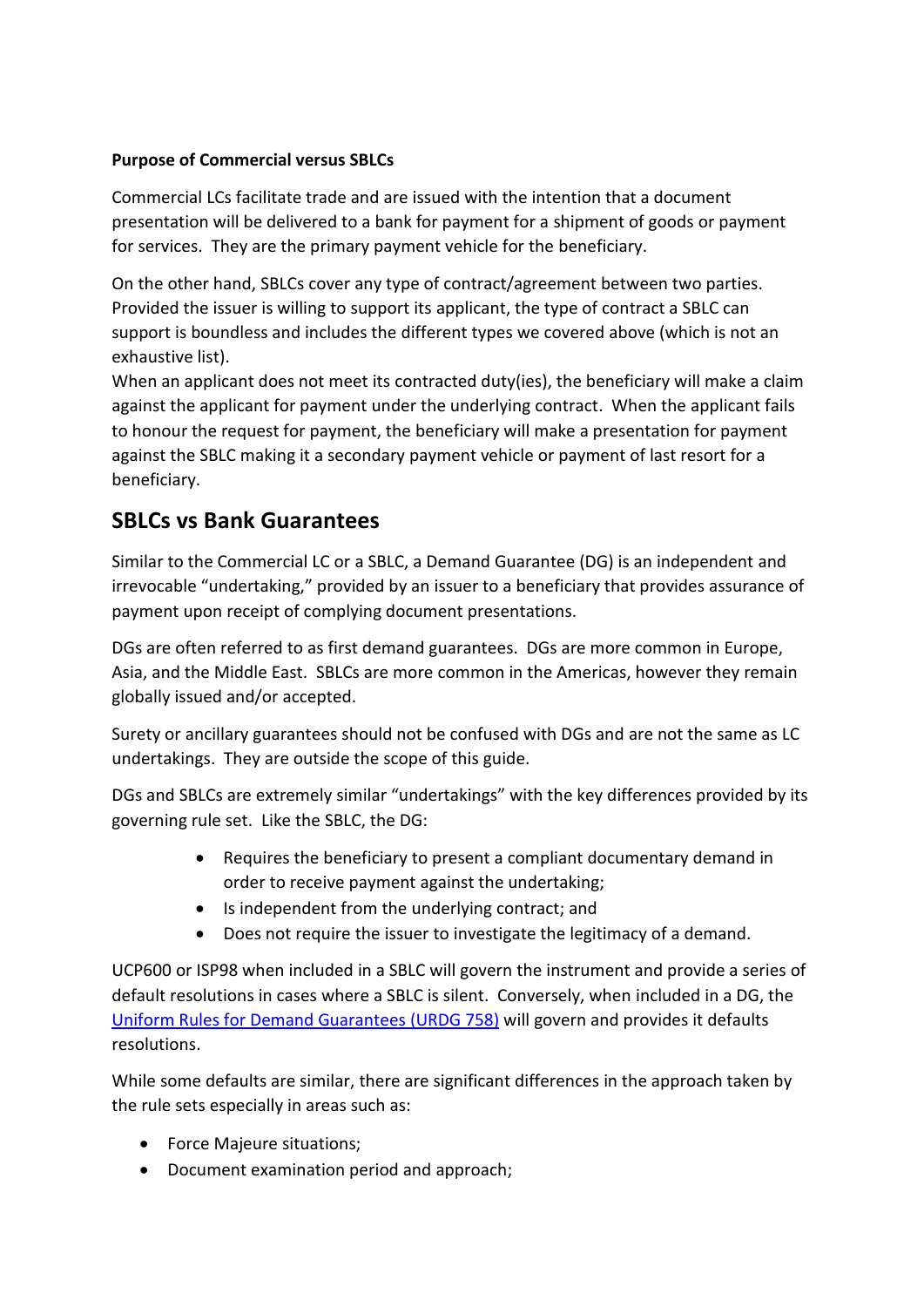- Confirmation;
- Allowable payment tenors;
- Required notifications to an applicant;
- Governing law and jurisdiction;
- Replacing a DG or SBLC undertaking lost by a beneficiary;
- Some terminology differences e.g. guarantor versus issuing party.

Most banks will require a DG to be subject to the URDG 758 to normalize the roles and responsibilities of each party to the undertaking. Issuing a DG that is silent as to its governing rule set and/or is subject to laws of another country creates potential risk for the issuer (guarantor is the issuer for DGs) and the applicant as the roles and responsibilities may not be directly addressed or well known or understood.

## **Rules and regulations**

Below is an overview of the key regulations, codes and rules that govern SBLCs:

**[International Standby Practice \(ISP98\)](https://icc.academy/isp98/?utm_source=Blog&utm_medium=PDF&utm_campaign=SBLC%20guide)**

- ISP is a set of rules that when incorporated into an undertaking by referencing the *ISP98* or ICC publication 590, will cause the undertaking to be deemed as a Standby Letter of Credit
- The ISP was approved and endorsed by the ICC in January 1999 (ICC publication 590).
- The ISP took more than five years to create and it was the result of interaction between individuals, banks, and national and international associations.
- The *ISP98* is a copyright of the [Institute of International Banking Law & Practice](https://iiblp.org/)  [\(IIBLP\).](https://iiblp.org/)
- ISP is not law, but it contains resemblances to USA L/C legal doctrine.
- It represents a more comprehensive rule set for SBLCs versus the UCP 600.

## **[Uniform Customs and Practice \(UCP](https://icc.academy/ucp-600/?utm_source=Blog&utm_medium=PDF&utm_campaign=SBLC%20guide) 600)**

- UCP is a set of rules that that when incorporated into an undertaking, will cause the undertaking to be deemed as a letter of credit.
- The primary focus of the UCP is to govern commercial letters of credit. However, as noted in UCP Article 1 in parenthesis, UCP applies to standby letters of credit "to the extent to which they are applicable".
- UCP is not a law, rather a set of articles developed by the [International Chamber of](https://iccwbo.org/global-issues-trends/banking-finance/)  [Commerce \(ICC\) Banking Commission](https://iccwbo.org/global-issues-trends/banking-finance/) and others and are copyrighted by the ICC
- ICC is a non-governmental organization.
- UCP was first published in 1933 making it the oldest and most legally tested rule set. Thereafter revised in 1951, 1962, 1974, 1983, 1993 and its current revision in 2007.
- UCP is not as thorough on SBLC day-to-day practice. It does not address a variety of situations such as:
	- o Receiving a document presentation which contains an extend or pay request e.g. request to extend the expiration date of the SBLC or pay the presentation;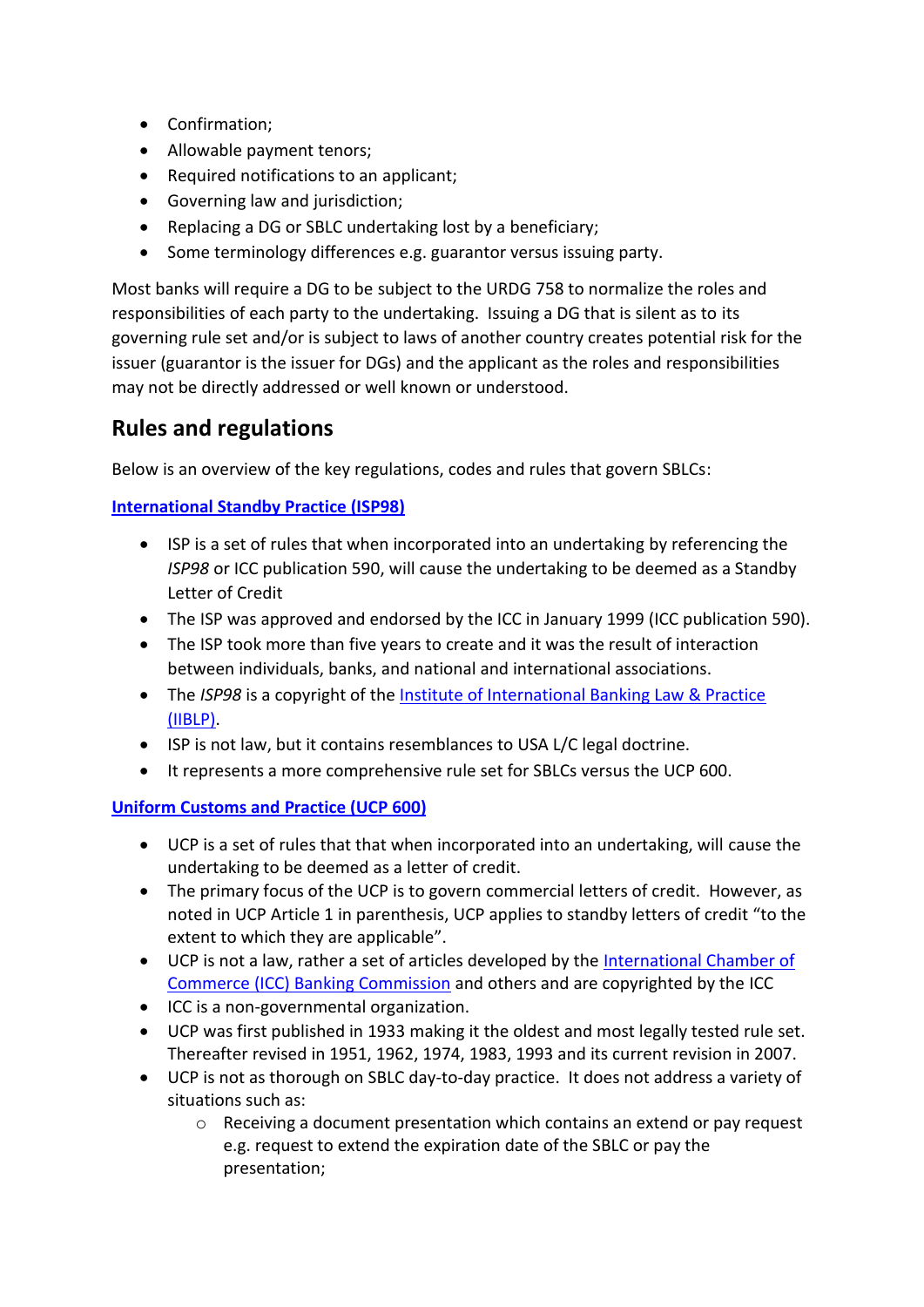- o Issuances of counter-SBLCs;
- o Examining documents against a SBLC which requires a document to make and/or complete a statement utilizing quotation marks; require a witness, etc.;
- o What to do in cases where a beneficiary has merged or been acquired after issuance of an SBLC;
- o Syndicated or participated deals.

## **[Unform Rules for Demand Guarantees \(URDG](https://icc.academy/urdg-758/?utm_source=Blog&utm_medium=PDF&utm_campaign=SBLC%20guide) 758)**

- The URDG is a set of rules that that when incorporated into an undertaking, will cause the undertaking to be deemed a demand guarantee.
- URDG 758 entered into effect July 2010 and is a complete revision of the original revision URDG 458.
- The URDG rules support demand guarantees, not surety guarantees.
- Where possible, it was aligned with the concepts of UCP 600; however, its default positions differ from UCP and ISP in a variety of manners.
- URDG 758 now has a companion document titled the International Standard Demand Guarantee Practice (ISDGP)for URDG 758 (ICC publication 814E). It supplements the URDG by identifying and recording best practice in relation to the URDG rules and beyond.

#### **Evergreen clauses**

Given the long-term expiry nature of SBLCs they often insert what is commonly referred to as an "Evergreen" or "automatic-extension" clause. The Evergreen Clause allows an SBLC's expiry date to automatically extend for a fixed period-of-time (e.g. every six months or year).

It also provides an issuer or confirmer and/or the applicant with an exit period (e.g. "unless XX days prior to any then current expiration date, the issuer notifies the beneficiary that the issuer elects not to extend the SBLC") allowing them the possibility to have the SBLC expiry with a simple cancellation notification and without the need for a beneficiary to agree to an amendment.

However, any cancellation notification must be sent or received by the beneficiary by notification period indicated in the SBLC's specific evergreen clause e.g. normally anywhere between 30 and 90 days from a then current expiration date.

### **How Evergreen clauses benefit SBLCs:**

The applicant, issuer or confirmer is provided with the means to close the SBLC without the need for a beneficiary to consent or otherwise have to agree to an amendment or return an undertaking (Note: The cancellation is typically sent when the underlying contract is also close to completion but there remain other reasons for cancellation such as: applicant seeking to replace an issuer for improved costs or other reasons, or an issuer seeking to remove itself from a deal; etc.)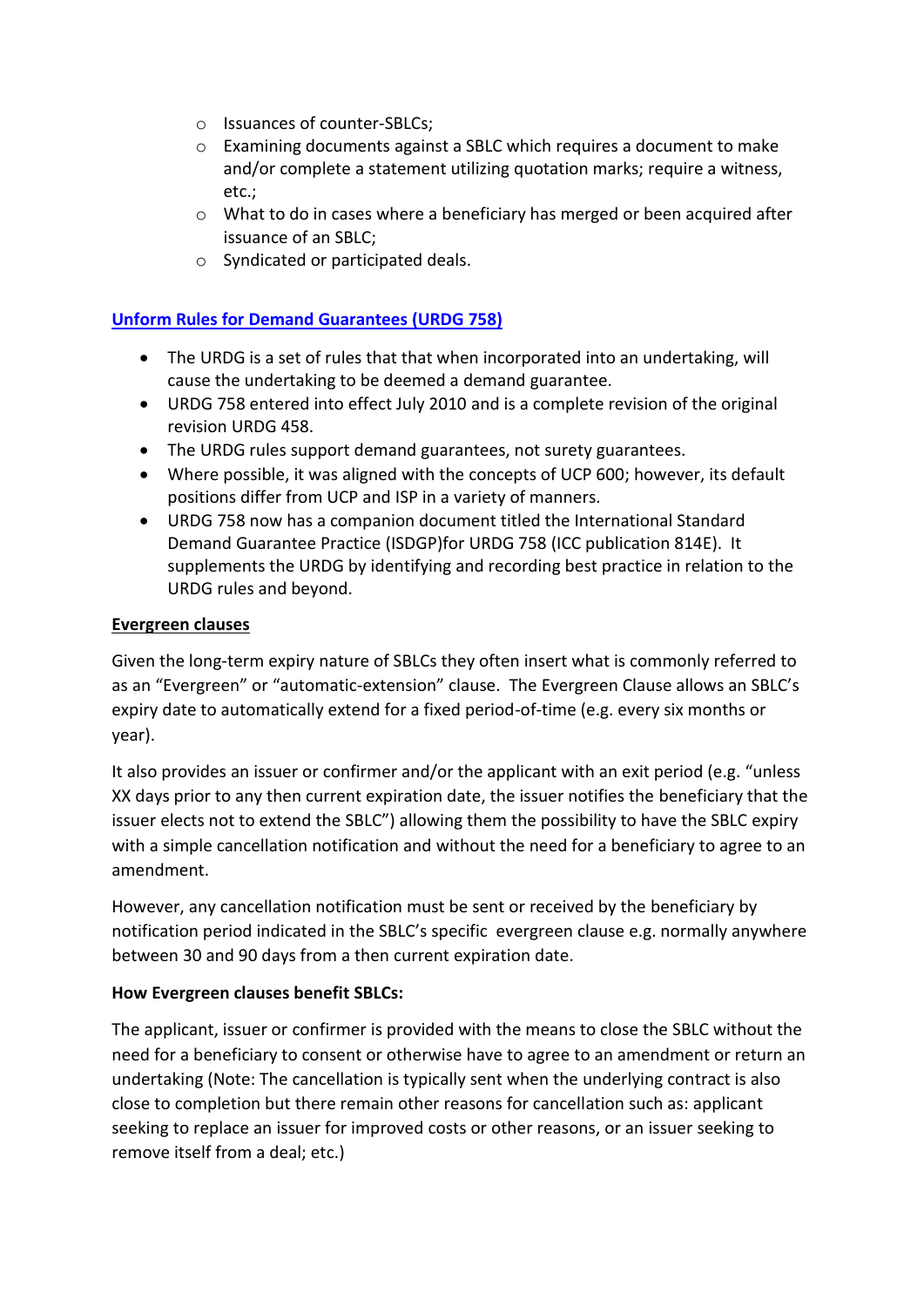In addition, providing longer-term commitments often requires higher rates/fees. The exit opportunity provided by an Evergreen clause may keep fees more reasonable.

## **Frequently asked questions**

**1. What's the key differences between a Commercial LC and a SBLC?** See the section above that covers this in detail

## **2. What types of industry contracts can a SBLC support?**

SBLC undertakings can support "any" type of underlying contract, agreement, or obligation between an issuer's client/applicant and the applicant's client/counterparty, the beneficiary, provided the issuer is willing to support the nature of the underlying contract.

### **3. How does a SBLC benefit an issuer's clients?**

The SBLC obligations supplement and are in addition to any other underlying contract/agreement between the issuer's client, the applicant and the beneficiary. When the issuer bears a stronger credit rating, a SBLC is also a credit enhancement tool.

### **4. What drawing requirements can add protections to an issuer or an applicant?**

An applicant could require that a beneficiary must inform them of an intended drawing XX days in advance. The SBLC could require the beneficiary to make this certification and provide some form of documentary evidence e.g. copy of an email to ensure it was completed. This notification could allow an applicant to resolve the contract issue negating the need for a drawing.

Conversely, a trusted neutral third party or, an applicant could require that a beneficiary's drawing statement be countersigned or attested by a third party neutral to the applicant and beneficiary; or the applicant/their representative to help ensure that the drawing is warranted (Note: Given the neutrality of a SBLC between an issuer and a beneficiary, having an applicant requirement to countersign/attest to a drawing is discouraged in rules and often prohibited by an issuer and/or a beneficiary).

## **5. Can a SBLC be discounted/paid before its expiry date?**

Most SBLCs have a sight tenor and as noted throughout this guide, in most cases a SBLC will never receive a presentation/drawing so there is no need to make a payment. Discounting or prepaying a sight SBLC *can be associated with fraud* and as such, caution is needed when considering such a possibility.

### **6. Can an issuer issue a SBLC to support its own needs?**

Yes, and as noted in UCP 600, ISP98 (and URDG 758) and when allowed by applicable law, in certain cases the issuer may issue a SBLC on its own behalf. In these cases,